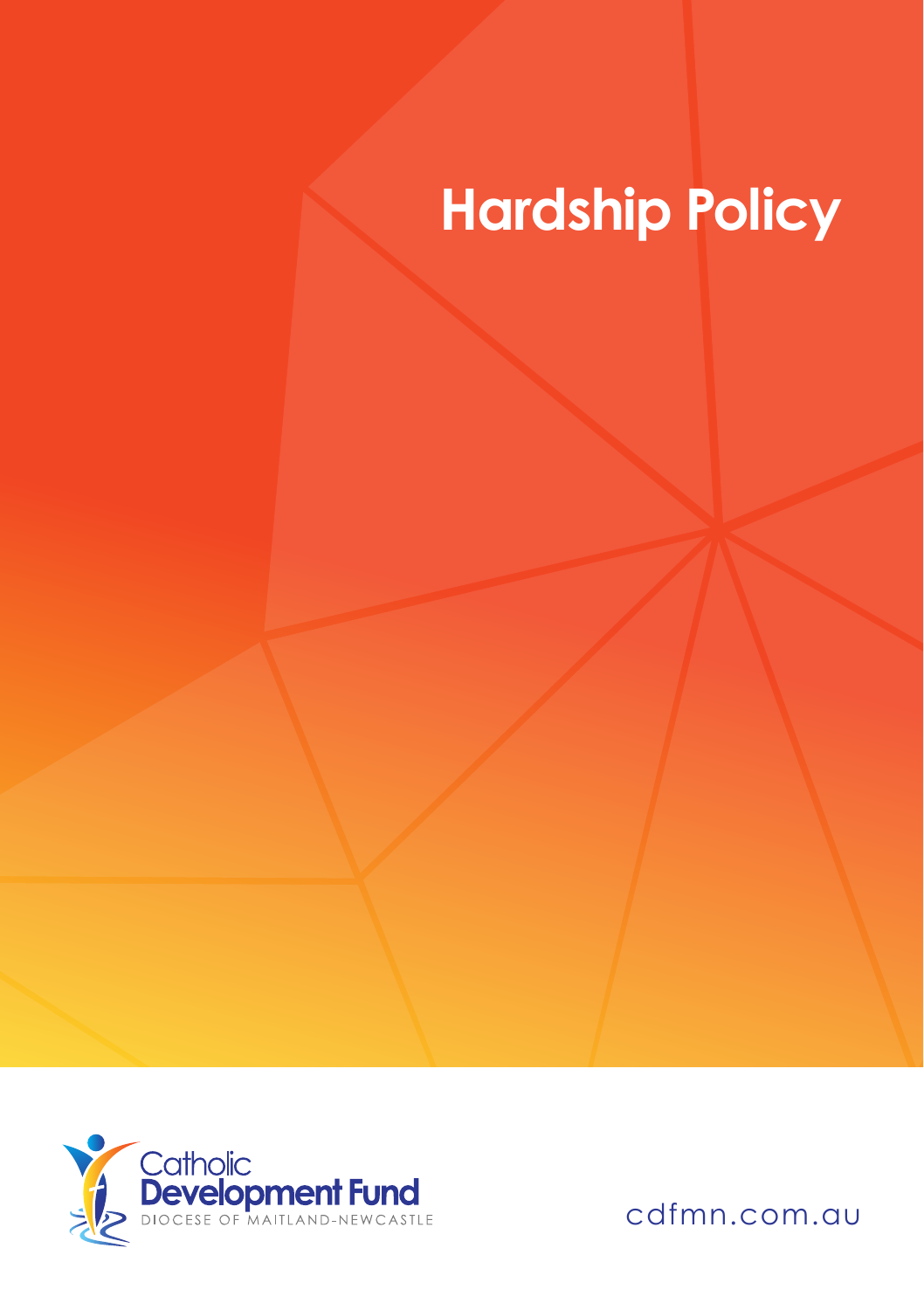This policy document sets out the basis on which Catholic Development Fund Diocese of Maitland-Newcastle (**CDF**) will determine whether "exceptional circumstances" that may lead to financial hardship exist that would warrant the early release of funds to Non-Associate Retail Clients (**retail investor**).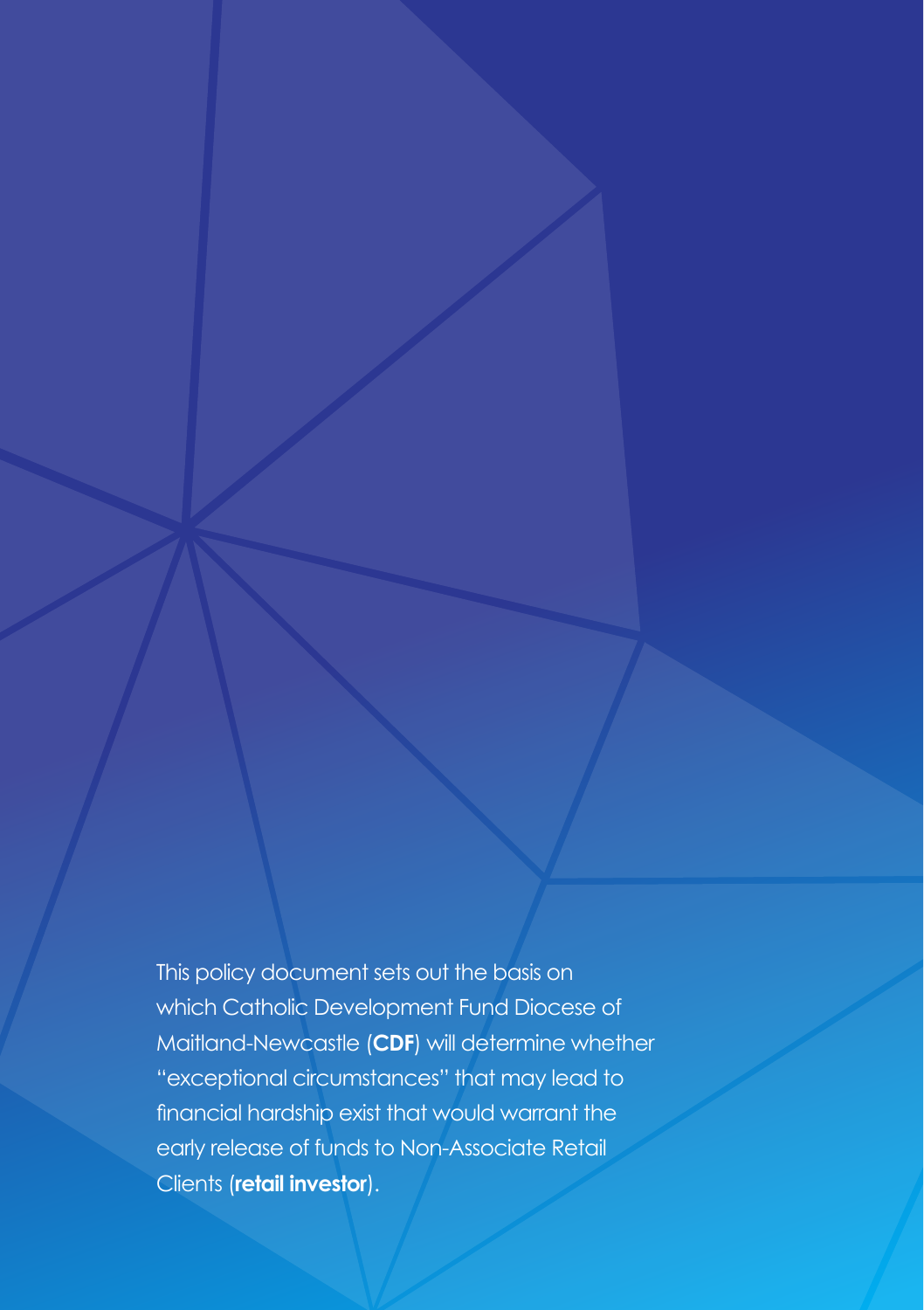## **1. Legal requirements**

- (a) The CDF is regulated under the APRA Banking Exemption No 1 of 2017 and ASIC Corporation (Charitable Investment Fundraising) Instrument 2016/813.
- (b) The ASIC instrument defines an associate client, and this has been varied by the CDF, as:
	- a) a body constituted by or under the authority of a decision of the Diocese or which is controlled by the Diocese;
	- b) a person or body that constituted the Diocese or under whose authority the Diocese was constituted or that controls the Diocese;
	- c) a Diocese with a charitable purpose (related charitable purpose) which is the same as or similar to the Diocese;
	- d) a person acting as a trustee of a trust for the Diocese or a charity with a related charitable purpose;
	- e) a member of clergy or employee who works for a person mentioned in any of paragraphs (a) to (d);
	- f) a person undertaking training or education to enable them to be a person mentioned in paragraph (e).
	- All other clients will be treated by the CDF as nonassociate retail clients.
- (c) The CDF is not permitted to issue "short term investment products" to retail investors. The consequence of this is that retail investors that have invested with the CDF have to provide at least 31 days' notice or await maturity before all or part of their funds can be repaid to them (subject to the terms and conditions of the relevant product, which may have a longer notice period).
- (d) However, the above does not apply (that is, repayment can be made at any time) if the CDF is satisfied that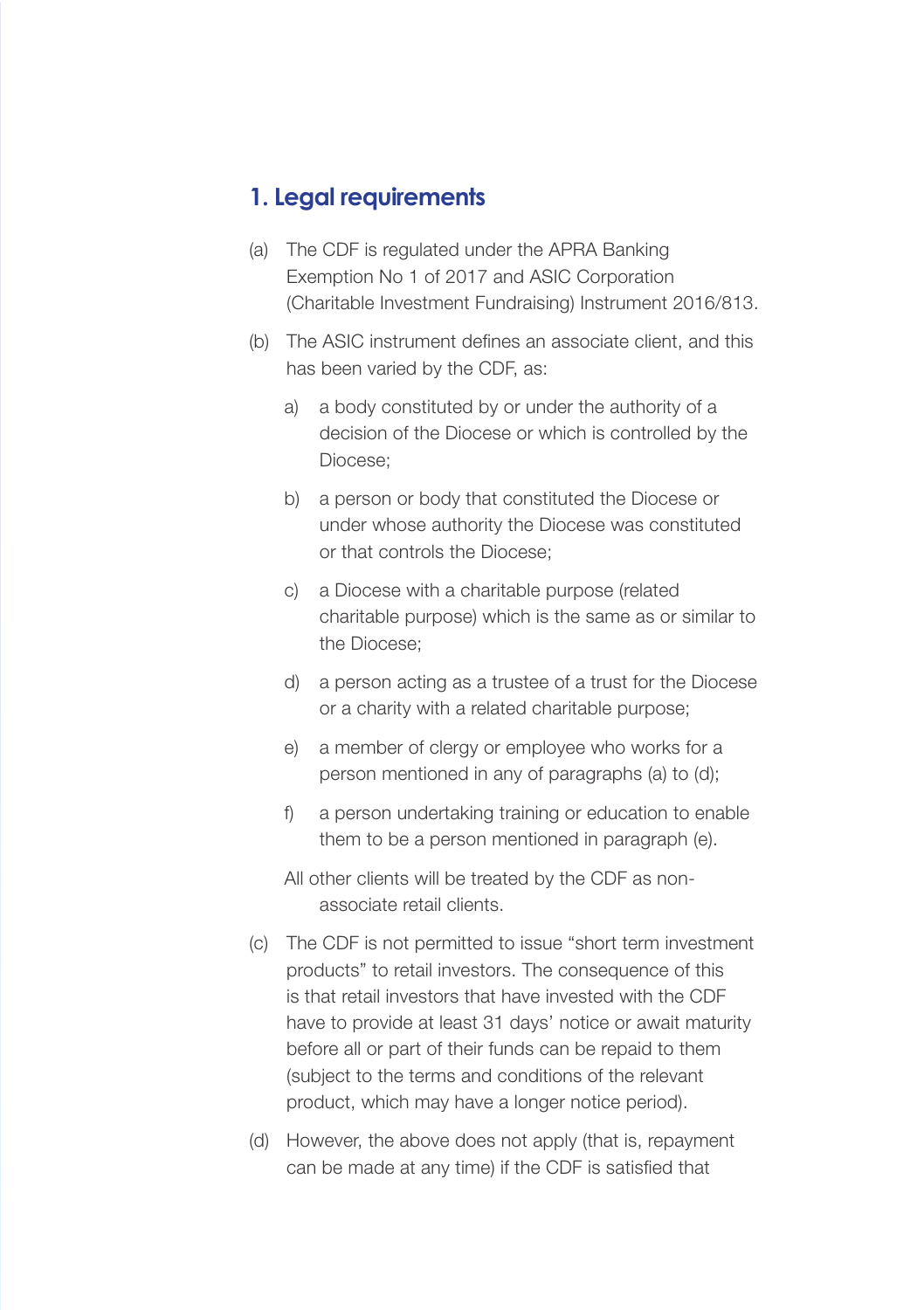the repayment to the investor would alleviate financial hardship that the investor is suffering or would suffer.

- (e) This hardship provision only applies if the retail investor is an individual(s).
- (f) Any early repayment made by the CDF under this exemption must be:
	- (i) made following a written request from the retail investor to the CDF requesting early repayment on the grounds of financial hardship; and
	- (ii) in accordance with the provisions of this policy document.

## **2. "Exceptional circumstances"**

- (a) The Banking Exemption No.1 of 2017 provides that early repayment is permitted if a retail investor is subject to "exceptional circumstances" that may lead to hardship.
- (b) The requirement for "exceptional circumstances" is that the hardship must be some unforeseen and substantial event that has affected or will affect the retail investor. Such circumstances could include:
	- (i) sudden and substantial medical expenses or significant health or medical problem;
	- (ii) death in the family;
	- (iii) natural disaster;
	- (iv) litigation or other unforeseen legal expenses; or
	- (v) other factors resulting in unforeseen change in the retail investor's capacity to meet their payment obligations to third parties or to sustain their usual living conditions, whether through a reduction in income or through an increase in non-discretionary expenditure.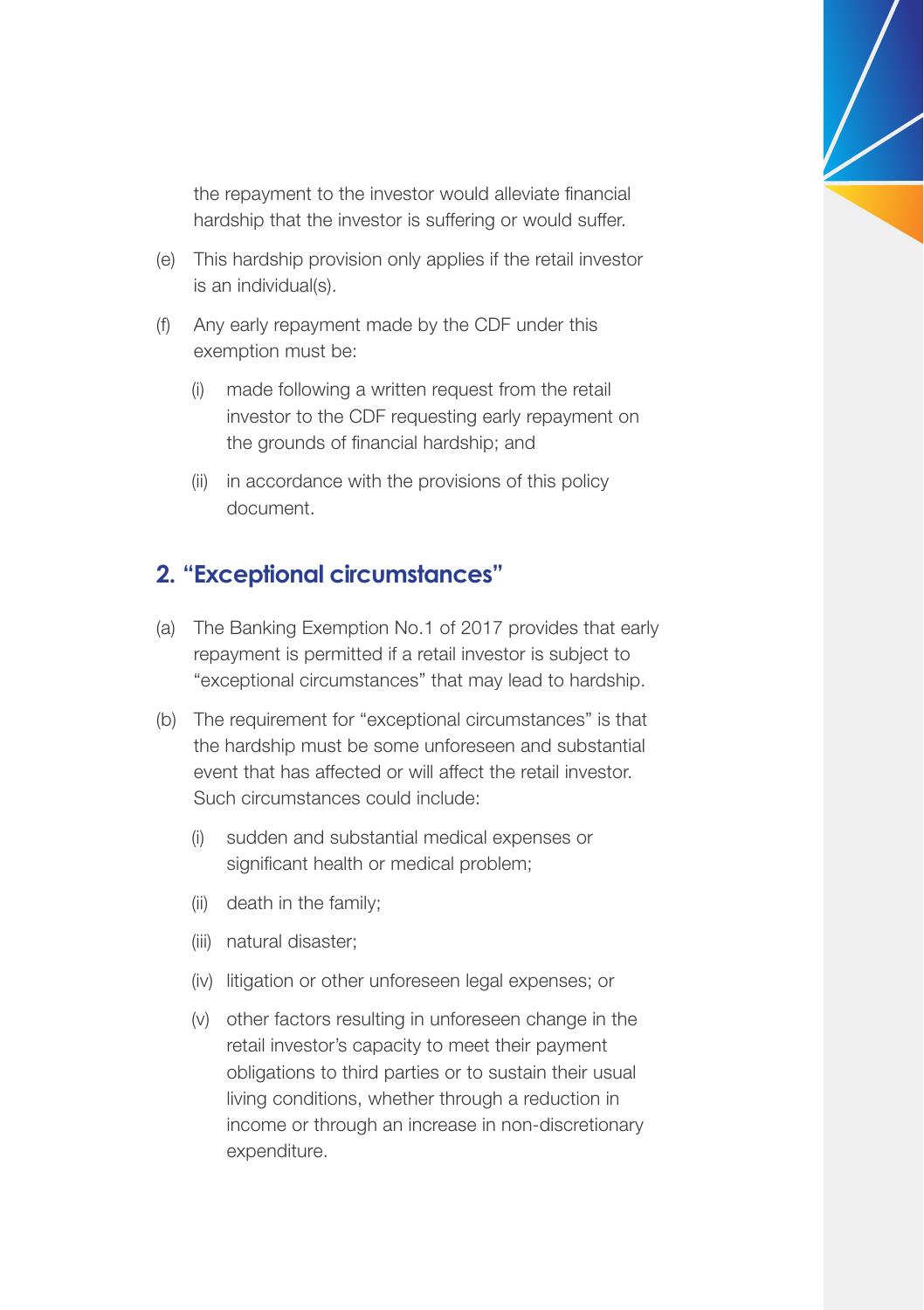- (c) Circumstances under which the CDF will reject a request for early repayment due to financial hardship:
	- (i) if the hardship is not financial in nature;
	- (ii) if the hardship has not yet occurred and will not likely occur within 31 days after the request for payment or before the maturity of a fixed term investment;
	- (iii) if the retail investor requiring an early repayment for non-hardship reasons, (e.g. to make an investment elsewhere with the funds, or as discretionary spending);
	- (iv) if the retail investor could be financially supported by some other means if the early repayment is not made (e.g. if a retail investor has been made redundant from his or her employment but could sustain himself or herself from the redundancy pay for a period of at least 31 days or until the fixed term investment matures);
	- (v) if the evidence of hardship provided by the retail investor is contradictory or incomplete; or
	- (vi) the retail investor is otherwise unable to demonstrate to the CDF (acting reasonably) that he or she is or will likely suffer hardship if the early repayment is not made.
- (d) The hardship provisions require the retail investor to be subject (or potentially subject) to financial hardship. Therefore, any potential hardship has to affect the retail investor directly. It would not be appropriate to allow early repayment in circumstances where the hardship is experienced by someone who is not the retail investor.
- (e) Provided that the CDF is satisfied (acting reasonably) that the retail investor is or will be subject to exceptional circumstances that may lead to hardship if early repayment is not made, it will not be required to investigate further into each request. For example,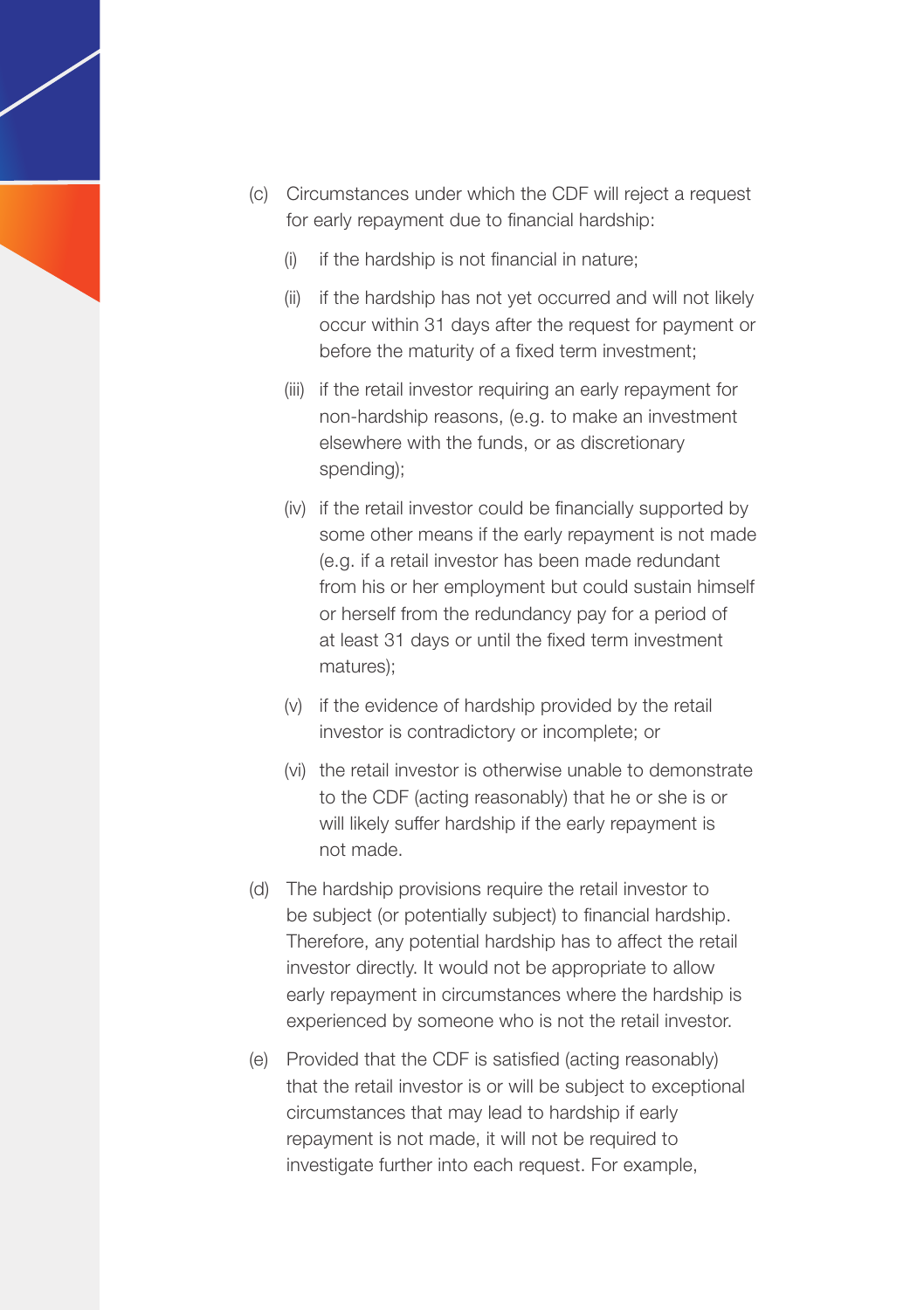the CDF is not required to exhaustively investigate whether the retail investor has any other means of financial assistance to alleviate the hardship other than early repayment of the funds.

## **3. Procedure**

- (a) A written request from a retail investor requesting the early repayment of their funds should be accompanied by sufficient information and/or documents to allow the CDF to assess the situation. This may include:
	- (i) explaining the nature of the financial hardship that the retail investor is experiencing or may experience, including how soon they require the repayment of the funds
	- (ii) if the financial hardship has not yet occurred and will not likely occur within 31 days after the request for early repayment or before the maturity of a fixed term investment, providing sufficient information to allow the CDF to determine the likelihood of the hardship occurring if the early repayment does not occur
	- (iii) disclosing whether there are any other sources of money that the retail investor will have access to for the purposes of alleviating the hardship if the request for early payment is denied
	- (iv) explaining why the repayment needs to be made within 31 days of the request or before maturity
	- (v) providing documentation that would assist with evidencing the hardship.
- (b) Each request for early repayment under the hardship provisions must be assessed on a case-by-case basis by the Office Manager, acting reasonably and pursuant to the provisions of this policy. The Office Manager may ask further questions or request further information from investors when assessing each request.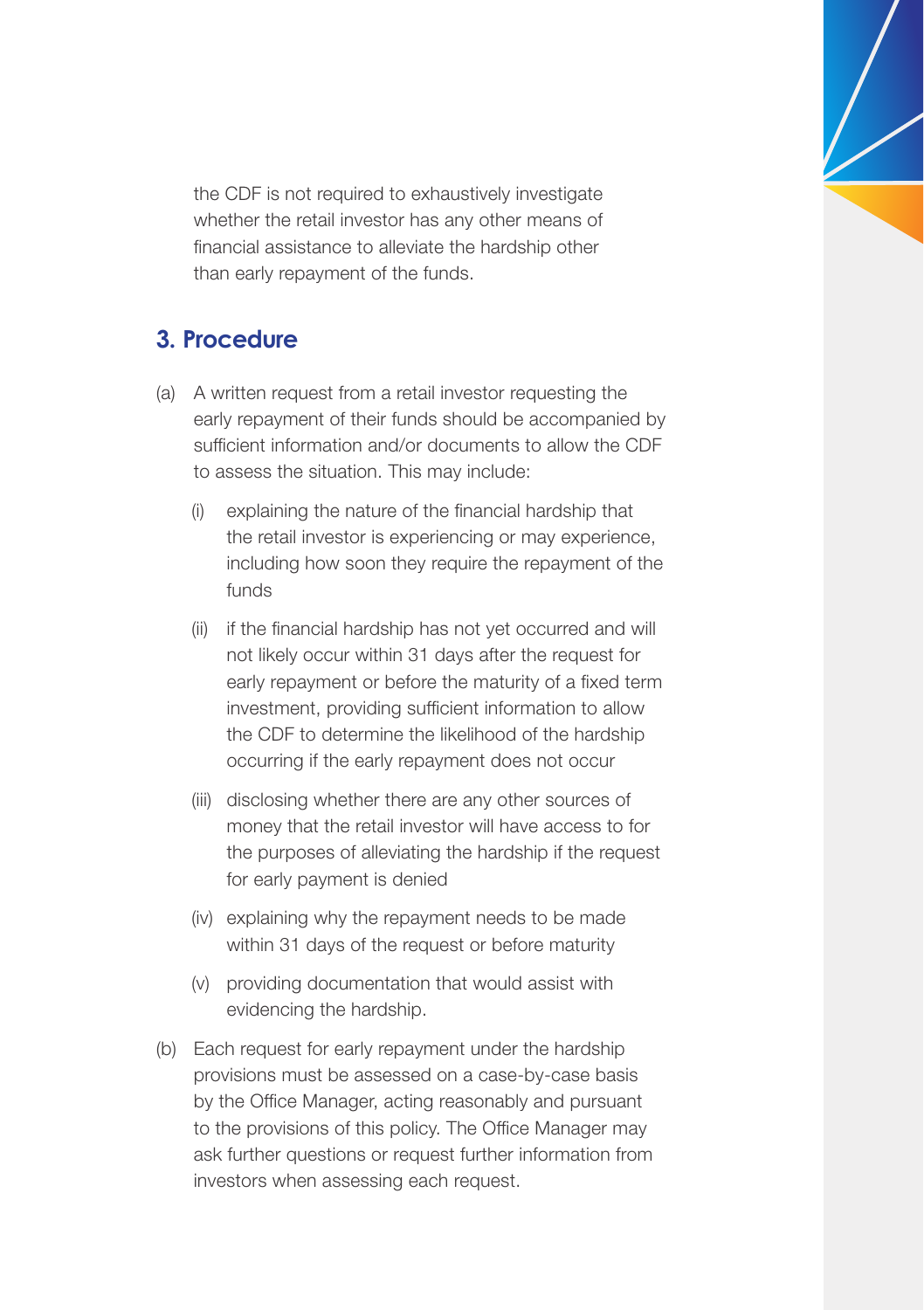- (c) When the Office Manager assesses a request, he or she should take into account the investor's ability to maintain their usual standard of living if the request is not accepted and, if relevant, may assess an investor's income against other financial commitments and basic living expenses.
- (d) The Office Manager should respond to the investor within 2 business days of receipt of the request and assess the request as soon as reasonably practicable. The investor should be informed as soon as reasonably practicable as to whether their request for early repayment has been accepted by the CDF or not once sufficient information has been received by the CDF.

All recommendations of early repayment of funds to retail investors due to hardship should be approved by the Fund Manager, CEO or Head of Finance.

The applicant must be informed they have the right to complain to the CDF or the Australian Financial Complaints Authority if they are not satisfied with the response.

*This policy is current as at 17 June 2021.*

*The Trustees of the Roman Catholic Church for the Diocese of Maitland-Newcastle ABN 62 089 182 027, on behalf of the Diocese of Maitland-Newcastle Catholic Development Fund ABN 59 728 447 508, operating under an intermediary authorisation from CDFMN AFSL Limited ABN 74 623 033 830, AFSL no. 504182.*